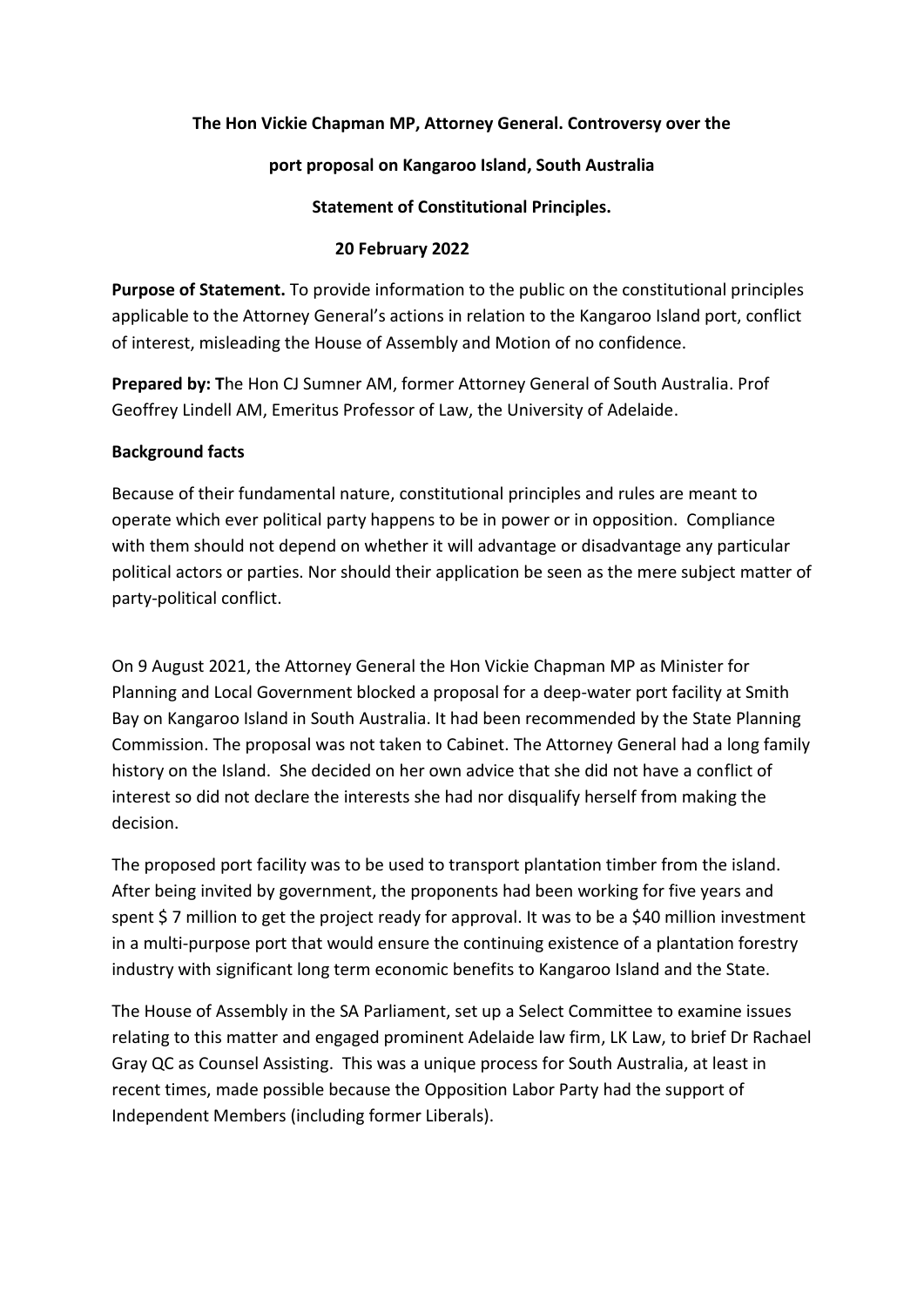On 18 November 2021 the *Final Report of the Select Committee on the Conduct of the Hon Vickie Chapman MP regarding the Kangaroo Island Port Application* was tabled in and noted by the House of Assembly (South Australia, Hansard, House of Assembly at 8421). Pursuant to Standing Orders the Report was published. The Select Committee had accepted the extensive submissions made to it by Counsel Assisting and rejected those of the Attorney General made by Ms Frances Nelson QC. The Report was supported by a majority of three of its members (two Labor and one Independent).

The Select Committee (at 14-16) found that the Attorney General had a perceived conflict of interest because of her friendship with the Mayor of Kangaroo Island Michael Pengilly; had a meeting with him and the proponent company in which she suggested the port be located elsewhere; knew that the proposed truck routes passed Mr Pengilly's house and made decisions that were inevitably in favour of Pengilly's position all of which led to the perception of conflict by a reasonable person. The Committee also found that the Attorney General holds a pecuniary interest in land adjacent to a forest contracted to the proponent company and that an actual conflict of interest exists because the Smith Bay port impacted on the Attorney General's interests.

The two Liberal Members filed a very short dissenting statement which complained about the behaviour of one of the Labor Members on the Committee Tom Koutsantonis MP making adverse comments about the Attorney General during the Committee hearings, and endorsed Ms Nelson's submissions. They concluded that the Attorney General as a senior, experienced and respected legal practitioner had brought an open mind to the matter and dealt with it rigorously, properly and honestly (at 30). We note that this is not the test for whether a conflict of interest exists.

On 18 November 2021 the House of Assembly carried a motion of no confidence in Ms Chapman continuing in her role as Deputy Premier, Attorney General and Minister for Planning and Local Government and as a member of the Executive Council, for deliberately and intentionally misleading the House of Assembly and breaching the Ministerial Code of Conduct (South Australia, Hansard, House of Assembly, at 8446-8465).

On 30 November 2021 the House of Assembly carried a motion whereby it:

- agreed with the recommendations in the Select Committee's Report and found the Attorney General guilty of contempt for deliberately misleading the Parliament in relation to three separate statements that were false and known to be false by the Attorney General at the time those statements were made and were intended to mislead the House;
- resolved to suspend the Attorney General from the service of the House for six days;
- found the Attorney General acted in a position of conflict of interest, both actual and perceived based on the Committee's factual findings and was guilty of contempt;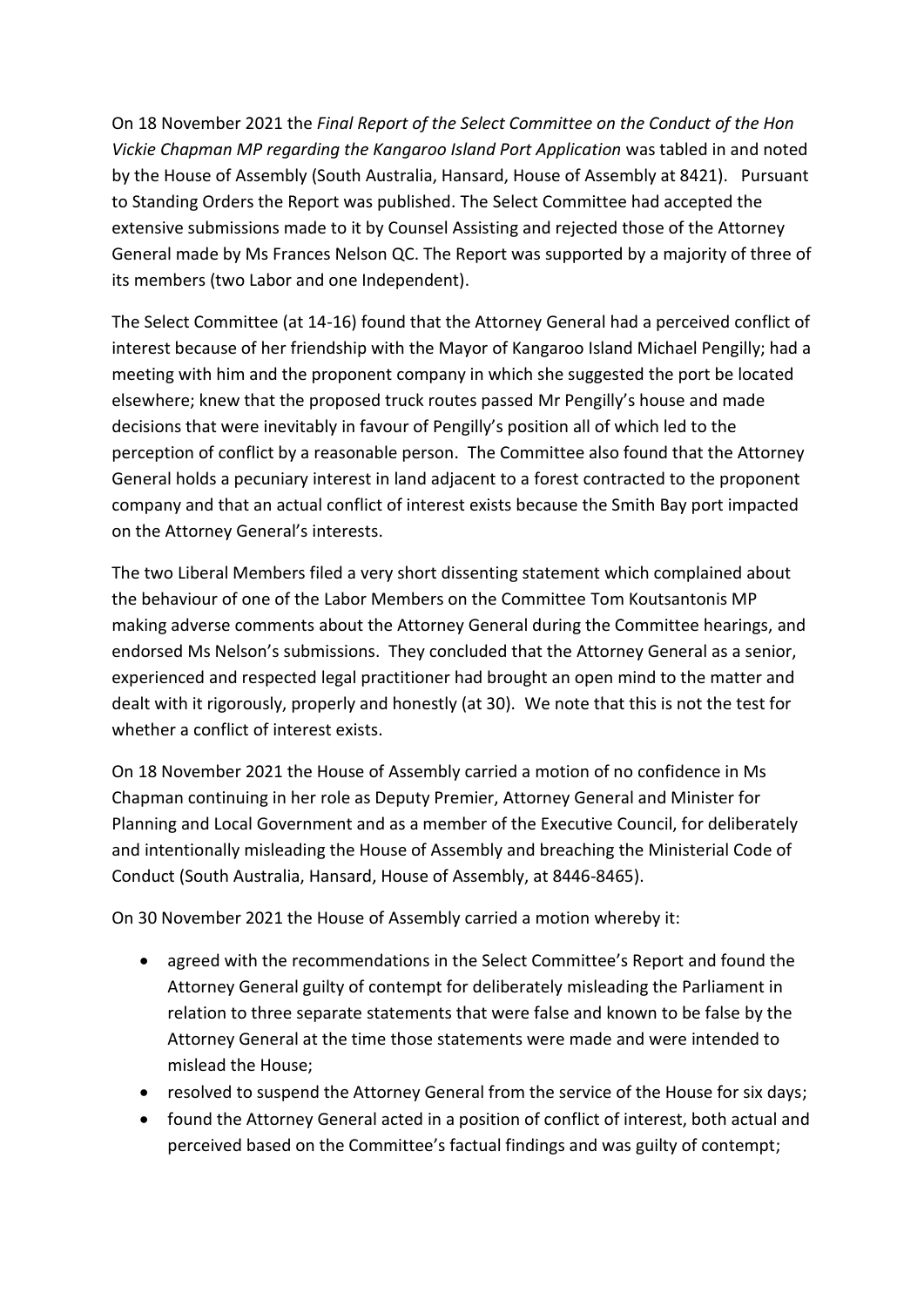- found that the Attorney General breached the Ministerial Code of Conduct, based on the Committee's factual findings; and
- considered the breach of the Code of Conduct involved conduct of sufficient severity to amount to contempt. (South Australia, Hansard, House of Assembly, at 8505 - 8521).

Consequent upon Finding 11 of the Select Committee and pursuant to section 14 (1) of the *Ombudsman Act 1972,* the following matters were referred to the Ombudsman by the Select Committee: any matter relevant to whether the Attorney General had a conflict of interest in determining the application; any breach of the Ministerial Code of Conduct; and the role that any other public officer undertook relevant to the Attorney General's decision including the role and responsibility of the Premier, Chief Executives and other public officers including Crown Law Officers.

The Attorney General has resigned as Deputy Premier and Minister for Planning and Local Government but has not resigned as Attorney General and the Premier has refused to advise the Governor to dismiss her from that position. While the Attorney General still holds the office of Attorney General, all the functions and powers of the office have been conferred on the newly appointed Minister for Planning and Local Government, the Hon J B Teague MP. (South Australian Government Gazette: Supplementary, No 75, 23 November 2021 (at 4119-4121). Notification of resignation as Deputy Premier and Minister for Planning and Local Government at 4120: Transfer of functions by virtue of Administrative Arrangements (Conferral of Ministerial Functions and Powers) Proclamation 2021 issued pursuant to s 6 *Administrative Arrangements Act* 1994 at 4121).

The Attorney General and her Liberal colleagues with the full support of the Premier rejected the findings of the Select Committee and voted against the motions passed by the House of Assembly. This does not alter the status of the Committee's findings which were arrived at after a thorough inquiry and the Attorney General was given a full opportunity to put her case. Neither does it alter the same status of the resolutions which were passed by the House of Assembly after the conclusion of a full debate. Parliament (in this case the House of Assembly) as the democratically elected legislative arm of government has an important role in holding the government of the day (the executive arm) to account. There were legitimate issues of concern to be investigated viz, the Attorney General's conflict of interest and the impact this had on the company proposing the port and the public interest in a forestry industry on Kangaroo Island and in SA generally. The House was doing no more than fulfilling its proper constitutional role by establishing the Select Committee and acting on its recommendations made after a full inquiry.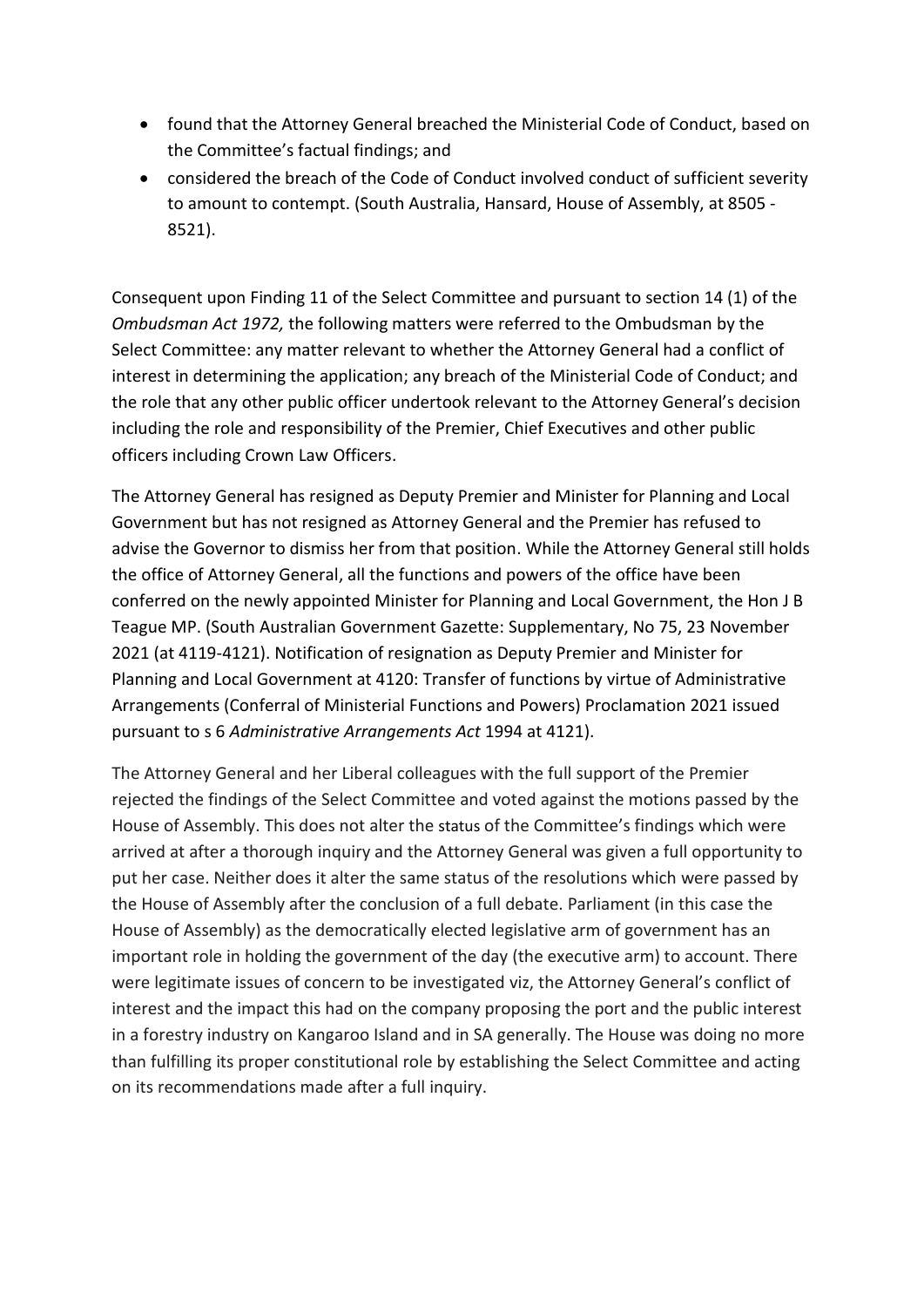We argue in this Statement that the facts described above give rise to two breaches of wellestablished constitutional conventions essential to responsible government and a proper functioning democracy. First*,* that ministers must resign if they no longer have the confidence of the House of Assembly in which the Government is formed (the practice in the Legislative Council or Upper House is not relevant). Second, ministers must resign if they have deliberately misled the House.

The reference of certain matters to the Ombudsman does not alter this situation.

# **Constitutional law, convention and practice**

The constitutional law of South Australia can be found in the *Constitution Act 1934,* other legislation and constitutional conventions developed over centuries of practice in the UK and elsewhere. These are a consolidation of the values and ethical norms of civil society that enable democracy to flourish. It is known as the Westminster system of responsible government.

Not all of the constitution is contained in written legislation. Much of it depends on conventions developed in a practical way over the centuries.

Constitutional conventions have been defined as " - binding rule(s) of behaviour accepted as obligatory by those concerned in the working of the constitution" or alternatively as the "rules that the political actors ought to feel obliged by, if they have considered the precedents and reasons correctly" in David Blunt "Responsible Government: Ministerial responsibility –motions of censure /'no-confidence'" (2004) 19 *Australasian Parliamentary Review* 71 at p 73 quoting with approval G Marshall, *Constitutional Conventions: The Rules and Forms of Political Accountability* 1984 p 7,12.

Such rules operate in Australia which is in this respect similar to the United Kingdom and Canada except for the absence of a British written constitution

**United Kingdom:** As described in the recent UK case of *Miller v The Prime Minister* [2019 UKSC 41] at 39 -40 (for this case the Supreme Court comprised a Full Bench of 12 judges, the decision was unanimous):

*"Although the United Kingdom does not have a single document entitled "The Constitution", it nevertheless possesses a Constitution, established over the course of our history by common law, statutes, conventions and practice. Since it has not been codified, it has developed pragmatically, and remains sufficiently flexible to be capable of further development. Nevertheless, it includes numerous principles of law, which are enforceable by the courts in the same way as other legal principles. In giving them effect, the courts have the responsibility of upholding the values and principles of our constitution and making them effective. …. The legal principles of the constitution are not confined to statutory rules but include constitutional principles developed by the common law."*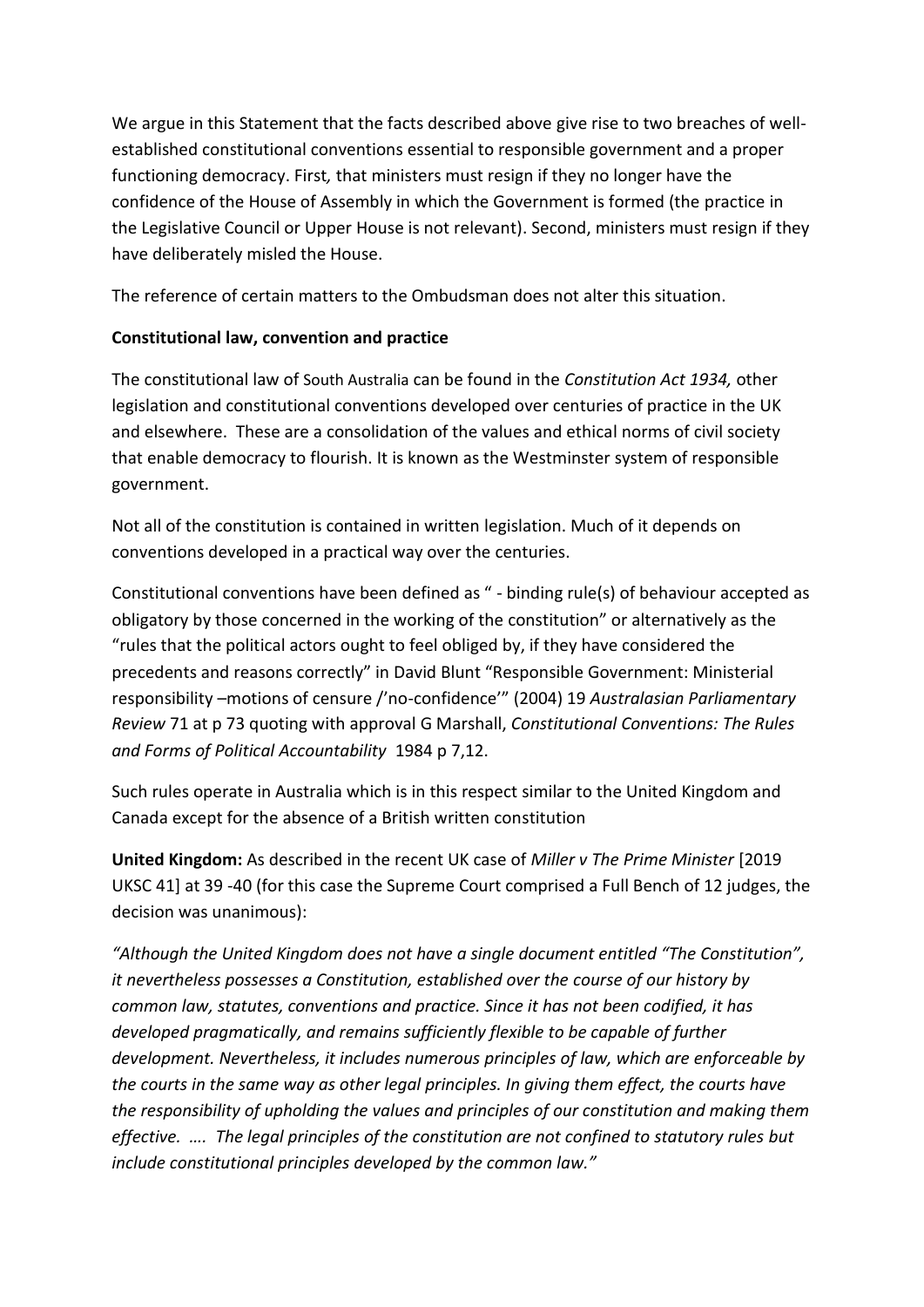The purpose of this quotation is not to argue that the same approach as was taken by the UK Supreme Court on the role of the courts would necessarily be followed in Australia but to confirm in clear undisputed terms the nature of conventions i.e., they can be regarded as part of our constitution even though not expressed in a written constitution or legislation.

**Canada:** Similar views have been expressed by the Supreme Court of Canada in *Re: Resolution to amend the Constitution*, [1981] 1 S.C.R. 753 at 884 per Martland, Ritchie, Dickson, Beetz, Chouinard and Lamer JJ:

*"That is why it is perfectly appropriate to say that to violate a convention is to do something which is unconstitutional although it entails no direct legal consequence. But the words "constitutional" and "unconstitutional" may also be used in a strict legal sense, for instance with respect to a statute which is found ultra vires or unconstitutional. The foregoing may perhaps be summarized in an equation: constitutional conventions plus constitutional law equal the total constitution of the country."*

One such unwritten convention which is clearly also applicable in South Australia is that the Governor must act on the advice of the Premier who commands the confidence of the House of Assembly. This convention is central to the operation of democratic government. Without it a Governor could assume autocratic powers.

#### **Responsible Government**

South Australia has enjoyed a system of representative government known as responsible government since 1856. Its existence is partially recognised in section 66 of the *Constitution Act* 1934 which requires ministers to be members of the South Australian Parliament. What was said of the position in NSW by the Supreme Court of NSW Court of Appeal in *Egan v Willis* (1996) 40 NSWLR 650 at 660 is equally applicable to the position in South Australia. It was said in that case that: *"Responsible government… is a concept based upon a combination of law, convention, and political practice".*

The same combination establishes the framework for democratic government from which all else emanates. The Parliament elected by the people is supreme within the limits of area and subject matter prescribed by the Australian Constitution. The people of SA elect their representatives to two houses of parliament in free and fair elections. The government of the day is formed because it can command the support of a majority of those elected to the House of Assembly. The authority of the government and its ministers to govern on behalf of the citizens that have elected them derives from this support in the House of Assembly. In this way our governments gain their authority from the people.

It is a system of responsible government. Those accorded the privilege of governing are responsible and accountable to the Parliament. There are many ways in which Parliament asserts its authority over and ensures the accountability of government to it.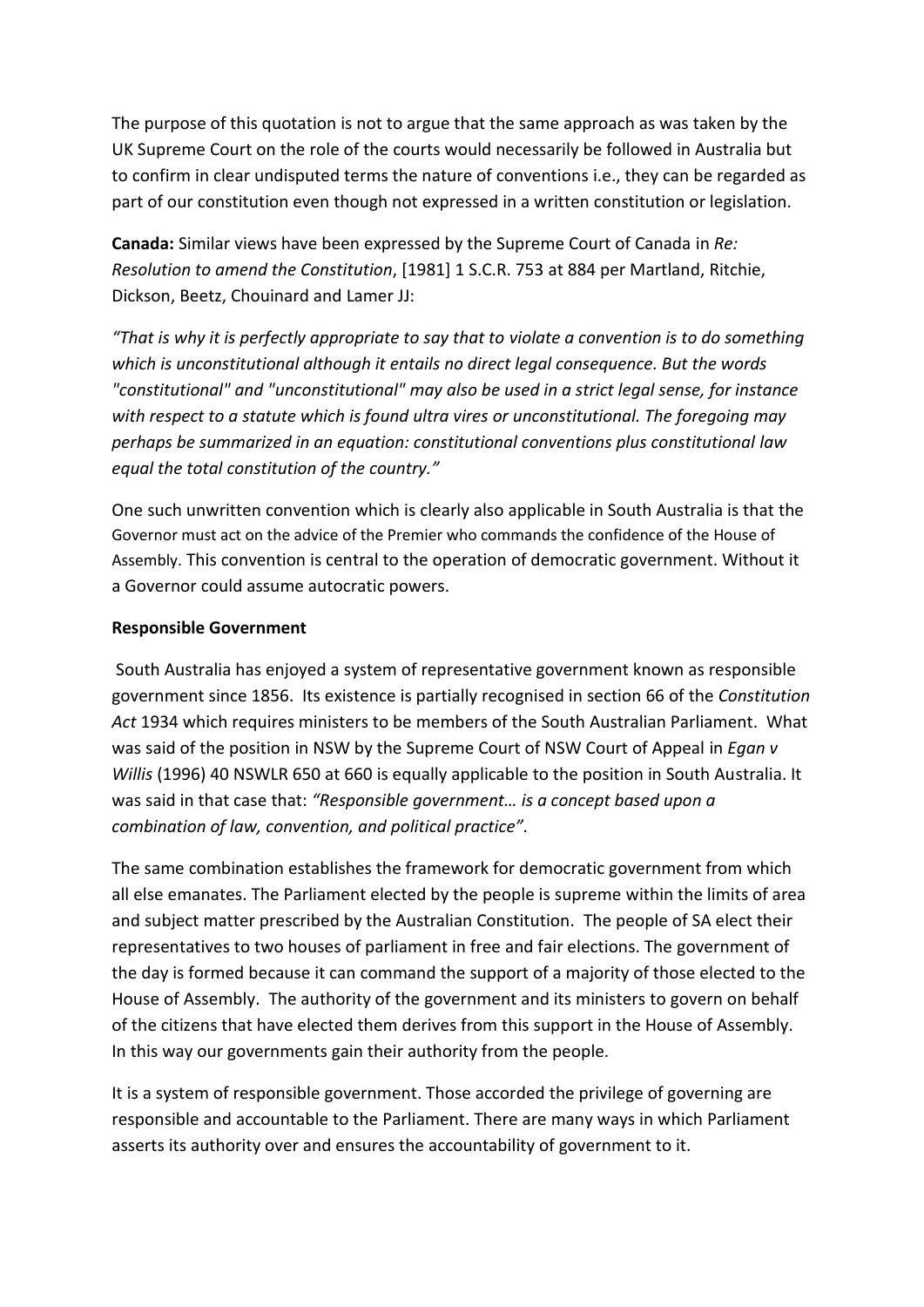Sir Robert Menzies, Australia's longest serving Prime Minister, was a great respecter of parliamentary democracy and the Westminster tradition. In 1967 he argued that the people's democratic control over the executive through a parliament of elected representatives negated the need for a bill of rights (Galligan, B (1992). Parliamentary Responsible Government and the Protection of Rights. Papers on Parliament No.18. Parliament of Australia.):

*"With us, a Minister is not just a nominee of the head of the government. He is and must be a Member of Parliament, elected as such, and answerable to Members of Parliament at every sitting. He is appointed by a Prime Minister similarly elected and open to regular question."*

Technically Menzies is not correct. Ministers are appointed by the Governor- General on the Prime Minister's advice but this does not affect his argument that they are answerable to Parliament.

In an article he wrote in the Sydney Daily Telegraph of 18 February 1968 (cited by Prime Minister the Hon E G Whitlam QC, MP in his Chifley Memorial Lecture delivered on 14 August 1975) Menzies said:

*"In Australia we practise the system of ' responsible government'. Indeed it has been judicially declared that it is embodied in our Constitution by necessary implication. In that system Ministers sit in and are responsible to Parliament; but Cabinet may be displaced by a vote of the House of Representatives (not - Sir Robert's emphasis - the Senate) and therefore holds office at the will of the House of Representatives.. ".*

## **Applicable Constitutional Conventions**

There are two fundamental principles which have the status of constitutional conventions that are relevant to the present case.

*Firstly, confidence of the House.* There is a clear and undisputed convention that a government is formed in the House of Assembly (or lower House of the Parliament) and hence must retain the confidence of that House and should resign if that confidence is lost. Not to do so strikes at the very heart of responsible and democratic government.

In South Australia as a matter of principle and practice this collective responsibility of government to the House of Assembly also applies to individual ministers losing the confidence of the lower House. The authorities and examples of Ministerial resignations given in this Statement confirm this position.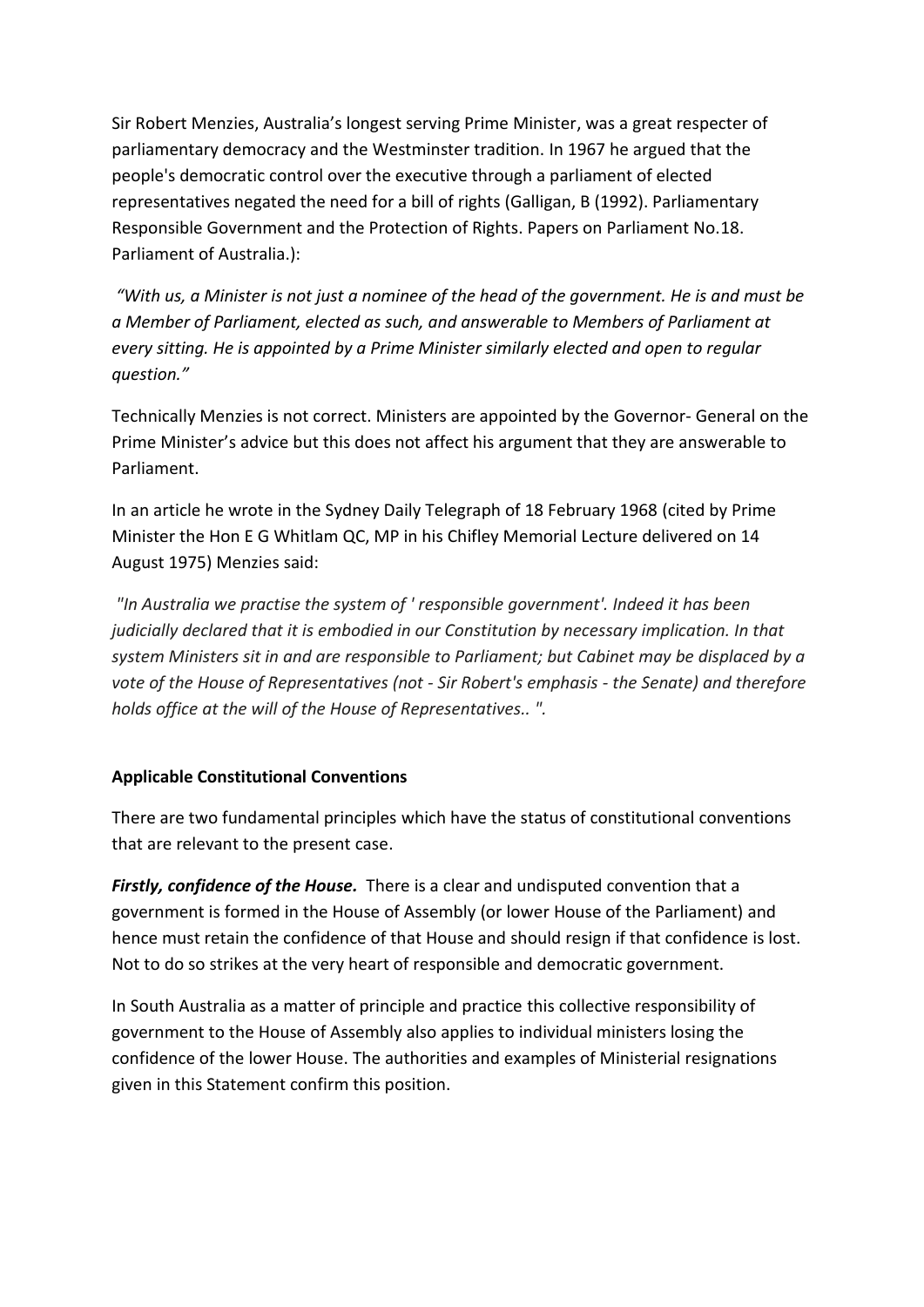It is true that the duty of individual Ministers to resign when a vote of no-confidence has been passed against them is perhaps not as explicitly or well recognized as the duty of a government to resign in the same circumstances but this does not negate the existence of the convention: see e.g. David Blunt, "Responsible Government: Ministerial responsibility – motions of censure /'no-confidence'" (2004) 19 Australasian Parliamentary Review 71 and Geoffrey Lindell, "effect of a parliamentary vote of no-confidence in a minister: An unresolved question (1998) 1 Constitutional Law & Policy Review 6.

In the United Kingdom the convention requiring a Minister to resign upon losing the confidence of the House of Commons is a long standing one. It was described by Professor AV Dicey (1835-1922) who was regarded as the leading constitutional scholar of his day as follows:

*"It means in ordinary parlance the responsibility of ministers to Parliament or the liability of ministers to lose their offices if they cannot retain the confidence of the House of Commons"* (A V Dicey, *Introduction to the Study of the Law of the Constitution*, 10<sup>th</sup> edn. Macmillan, 1959, p 325)

The Australian Constitutional Commission in 1988 echoed these views *(*1988, Vol 1 para 2.177):

*"Part and parcel of the notion of parliamentary government is 'responsible government' whereby ministers are individually and collectively responsible to the Parliament and can retain office only while they have the 'confidence' of the lower House, that is, the House of Representatives in the case of the Commonwealth and the Legislative Assembly or the House of Assembly in the case of the States"*

Whatever the position in other jurisdictions the most authoritative commentator on the South Australian constitution is the late Bradley Selway QC former Crown Solicitor, Solicitor General and Federal Court judge (Bradley Selway, *The Constitution of South Australia* 1997 at 39.) He is clear:

*"By convention, a minister who suffers a vote of no confidence in the House of Assembly should resign. (A vote of no confidence in the Legislative Council is insufficient to create an obligation to resign, even if the Minister is a member of that House.)"* 

In 2003, even while noting that accountability had been much reduced in practice, Selway cites this reference to confirm his view that "*a Minister would probably be expected to resign if there was a vote of 'no confidence' in that Minister at least in the lower house"* (McIntyre and Williams eds, *Peace Order and Good Government* (2003) 166-167).

These authorities make clear that ministers as individuals as well as collectively owe their responsibility to the lower Houses of Parliament.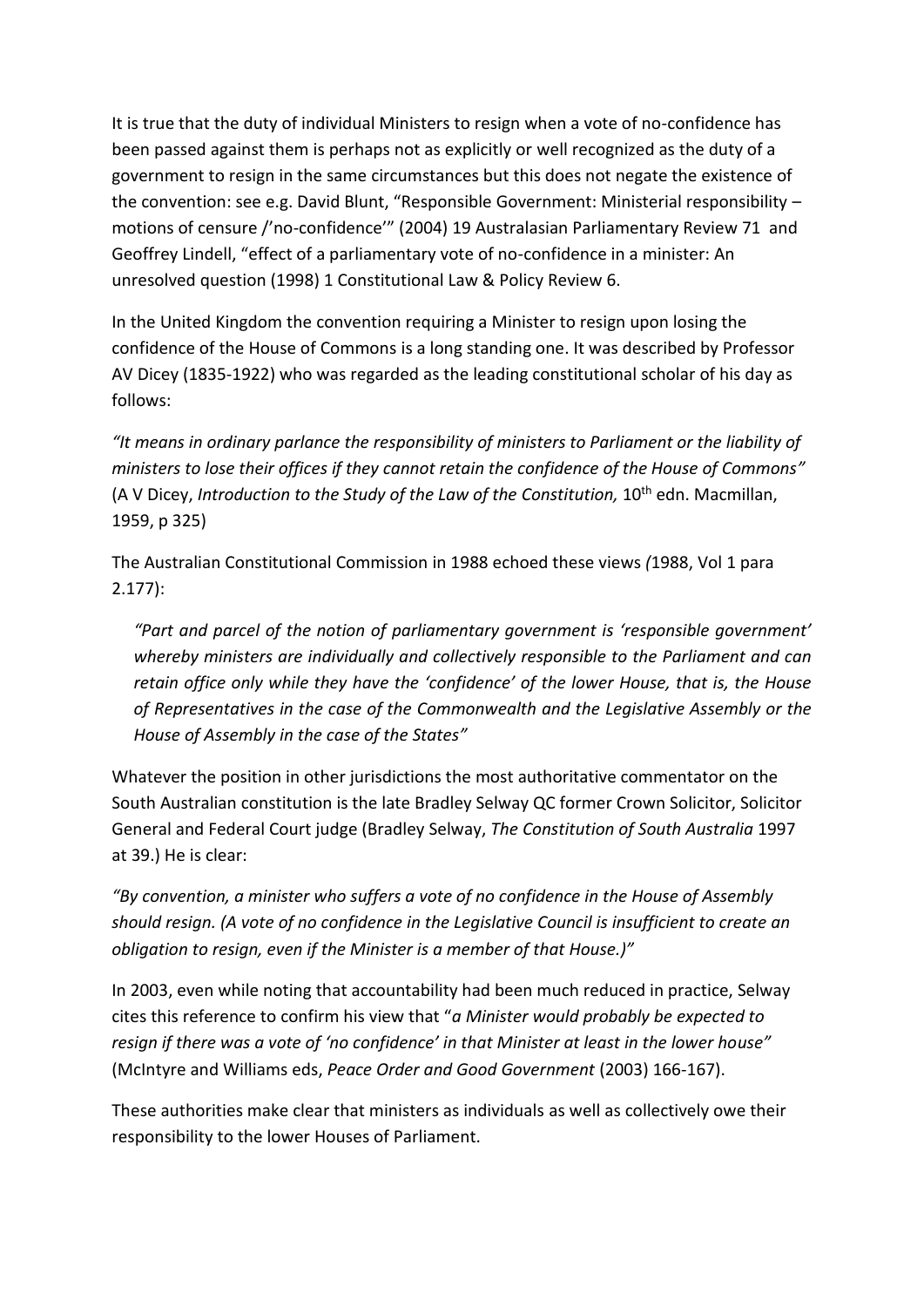In recent times at least in South Australia there have been no examples of the convention not being followed until the present case. There have been no examples of a Minister losing a vote of confidence in the House of Assembly let alone not resigning because of it. This may be due partially to the small likelihood of the withdrawal of parliamentary confidence in a Minister except in minority government situation which although not unknown before then have only begun to recur more frequently in about the last two decades. That said, the examples of Ministerial resignations in South Australia given below suggest, either that the Minister took a principled approach, or in some cases there was a recognition that a motion of no confidence would be passed if a resignation was not forthcoming.

In South Australia because Ministers have resigned for various wrongdoings including misleading the House and having a conflict of interest, the Premier of the day has not hitherto been faced with a situation of what to do if a Minister refused to resign. Unlike in relation to the precedents established by the ministerial resignations referred to below, there are no precedents for what a Premier would do if a Minister refused to resign. Based on the general principles asserted in this Statement, the Premier should advise the Governor to dismiss the minister on the basis of the lack of confidence. It is acknowledged that if a Premier refused to do this then that is where the matter would rest so far as the role of the Governor is concerned.

There is a very strong convention that the Governor must act on the advice of the Premier and so would have no independent role to play in the case of a Minister losing confidence of the House. By their very nature (that they develop pragmatically and retain flexibility) not all conventions are given equal weight. The convention that the Governor acts on the advice of the Premier takes precedence over the convention that a Minister should resign for lack of confidence.

What the Attorney General and the Premier have done in this case has no recent precedent. No doubt this situation is because the strict Party discipline that previously existed meant that the passage of motions of no confidence in ministers were rare or even non-existent. If the trend of greater numbers of Independents being elected at both the State and Federal level continues then the situation now faced is likely to occur more often. It is important that the relevant principles grounded in the idea of responsible government including the personal responsibility of Ministers be affirmed.

It is difficult to see why the logic of accountability that lies behind the *collective* responsibility of Ministers to the lower House does not also apply to their *individual* responsibility to the same House of the legislature. The current circumstances point to maintaining the convention in this form.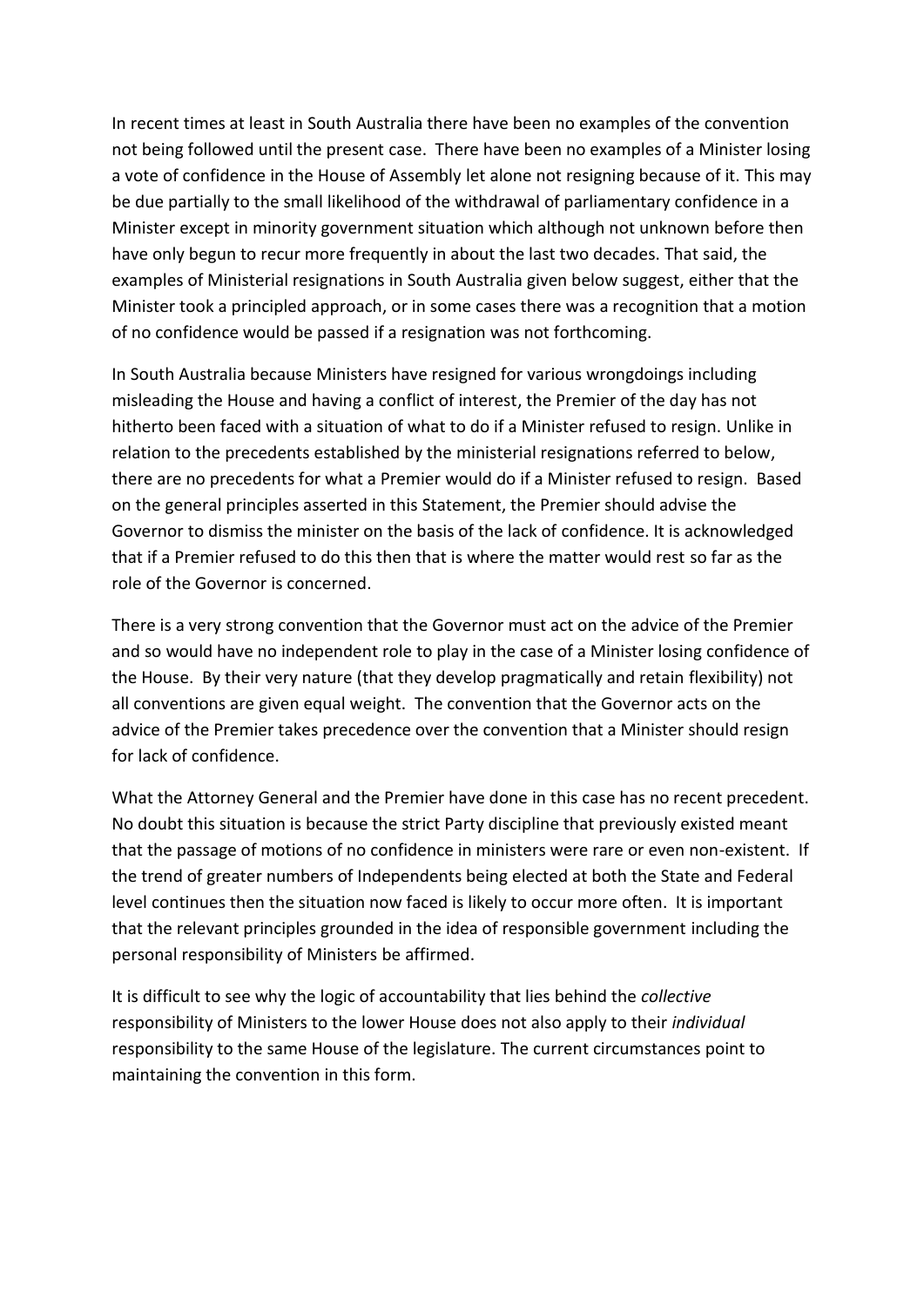In the current social and political environment where there is increasing concern about integrity in government, it is desirable to reaffirm the principles of democracy inherent in responsible government, to ensure accountability of individual ministers as well as governments by reaffirming high standards of integrity and by emphasising the accountability of executive government to the Parliament as described by the High Court in *Egan v Willis* [1998] HCA 71 including Kirby J at paras 151-155 (cited in Blunt at 86). The underlying policy reasons for maintaining the convention of individual responsibility is compelling.

*Secondly, obligation not to mislead Parliament.* Ministers must not deliberately mislead or provide false information to the Parliament and should resign if found to have done so. This convention can operate independently of and in the absence of a motion of no confidence. Whatever questions can be raised in relation to the consequence of a motion of no confidence there are none in relation to the convention of resignation for deliberate and serious misleading of Parliament.

A core ethical value for the maintenance of civil society is that citizens should strive to be truthful. In our elected Parliaments there can be no more important a duty than this. Citizens cannot ensure that an elected Parliament and its Ministers are responsible to it unless they can rely on the accuracy of what they say. If there is no consequence (i.e., resignation) for failing in this duty then democracy and civil society are demeaned.

Once a precedent is established that Ministers are free to deliberately mislead Parliament without consequence, then responsible government and democracy are undermined.

Historically the precedents and practice are clear. The Select Committee (at 4) cites the authoritative text from the UK Parliament - Erskine May: Parliamentary Practice (2019) "Members deliberately misleading the House" (para 15.27).

Sir Robert Menzies, on misleading Parliament, said (Bramston, T (2019). *Robert Menzies, the art of politics*. 178. Scribe, London, Melbourne.):

*"A government must respect the opposition by never lying to it or deliberately misleading it". "Under those circumstances, you will get the business of the House through".* 

This historically long-standing principle and convention has more recently (1993) been recognised in the Ministerial Code of Conduct. Cabinet has approved the Code to provide guidance to Ministers *"in order to uphold the highest standards and avoid conflicts of interest"* (para 1.2). Amongst the general requirement to act honestly, diligently and with propriety, Ministers must ensure they do not deliberately mislead the public or Parliament on any matter of significance arising from their functions (para 2.4).

The duty in question is not only owed to the Premier and Cabinet under the Ministerial Code of Conduct, but it is more importantly a duty that is owed to the Parliament and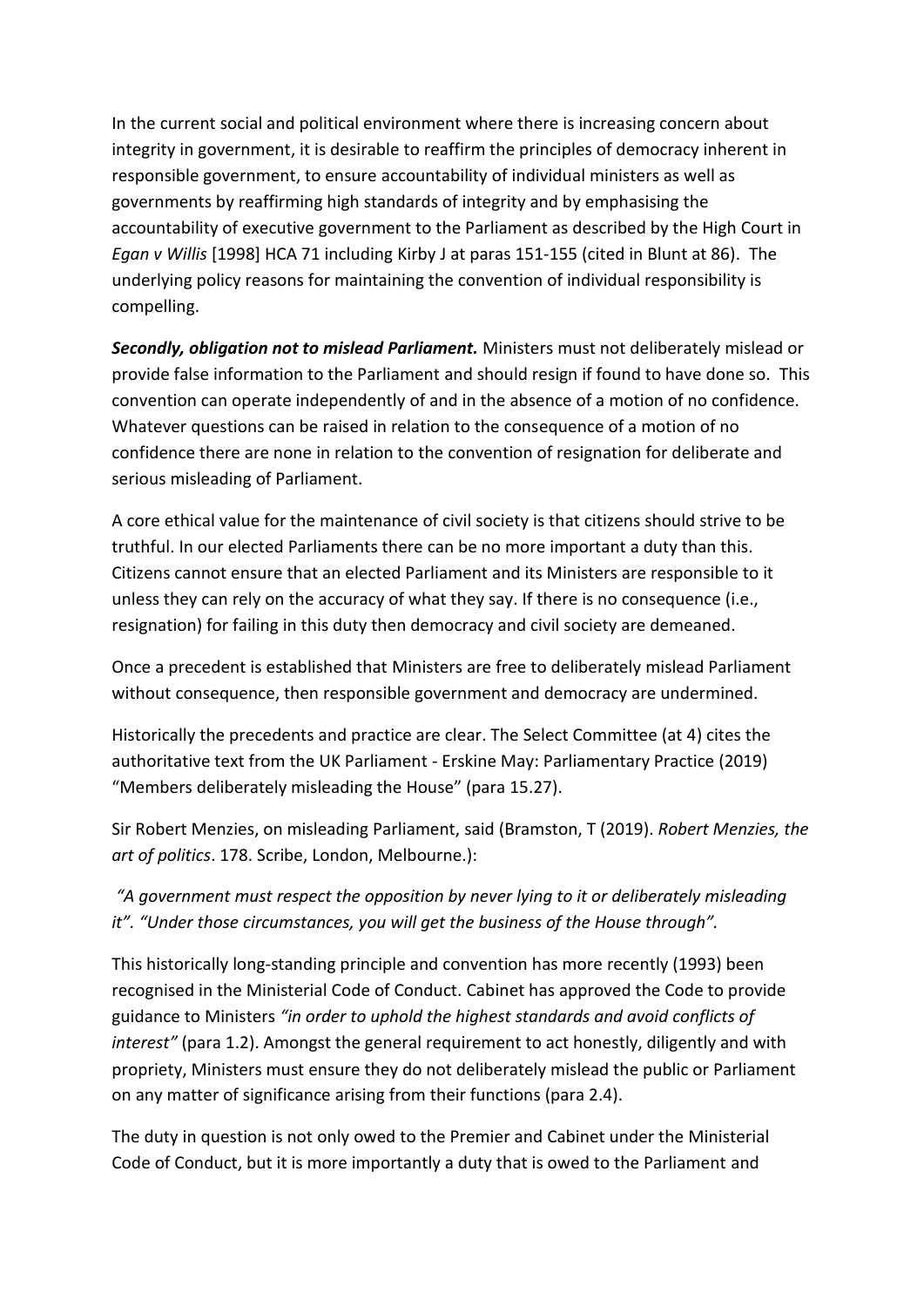thereby to the public. The Code in this regard merely supplements the Parliamentary duty, a breach of which can constitute contempt of the Parliament. It is therefore a duty that is not absolved by the failure of the Premier to enforce compliance by requiring the resignation of the Minister (para 1.4).

The convention that Members should not mislead Parliament has always been clear, accepted and acted on and treated with utmost seriousness in South Australia and accords with the usual criteria for the existence of a convention.

On 19 October 2001 Liberal Premier John Olsen resigned after Dean Clayton QC found he gave, misleading, inaccurate and dishonest evidence to the 1998 Cramond inquiry into his handling of a government mobile communications system contract involving Motorola.

He resigned before a motion of no confidence was moved perhaps motivated by the possibility that Independents might support it. (*Report of the Second Software Centre Inquiry* (Clayton Report) tabled on 23 October 2001 (South Australia, Parliamentary Debates, House of Assembly at 2425. Questions at p 2426 ff).

On 6 July 1998 Graham Ingerson MP resigned as Deputy Premier and from his Ministry of Racing portfolio pending a Privileges Committee investigation and report on whether he had misled the House regarding a telephone call to a senior Liberal Party figure on the future of the SA Thoroughbred Racing Authority chief executive, Mr Merv Hill. On 21 July 1998 the Privileges Committee found statements in Parliament to have been deliberately misleading and not a matter of little consequence (South Australia, Hansard, House of Assembly at  $1449 - 1461$ ).

An ensuing motion of no confidence moved by the Leader of the Opposition the Hon M D Rann on 22 July 1998 (South Australia, Hansard, House of Assembly at 1493 – 1501) was defeated on the casting vote of the Speaker. Despite this, some two weeks later, Mr Ingerson resigned from his remaining portfolios as Minister for Tourism, Industry and Trade.

There have been three other relevant resignations.

*Resignation for conflict of interest.* On 4 October 2001 Liberal Member and Minister for Tourism Joan Hall resigned when the Auditor General's report into the Hindmarsh Stadium upgrade accused her of having a conflict of interest, because of her role as Ambassador for Soccer. In her Ministerial Statement (South Australia, Hansard, House of Assembly, 4 October 2001 at 2382-2384) she said she resigned because the government did not have a majority in its own right and she would not put the government at risk with a vote of no confidence in the hands the Independents (at 2384).

*Resignation for mismanagement.* On 4 October 2001 Liberal Member Graham Ingerson resigned as Cabinet Secretary. This followed an adverse report from the Auditor General into the Hindmarsh Stadium and Mr Ingerson's dealings with Treasury, Crown Law, Services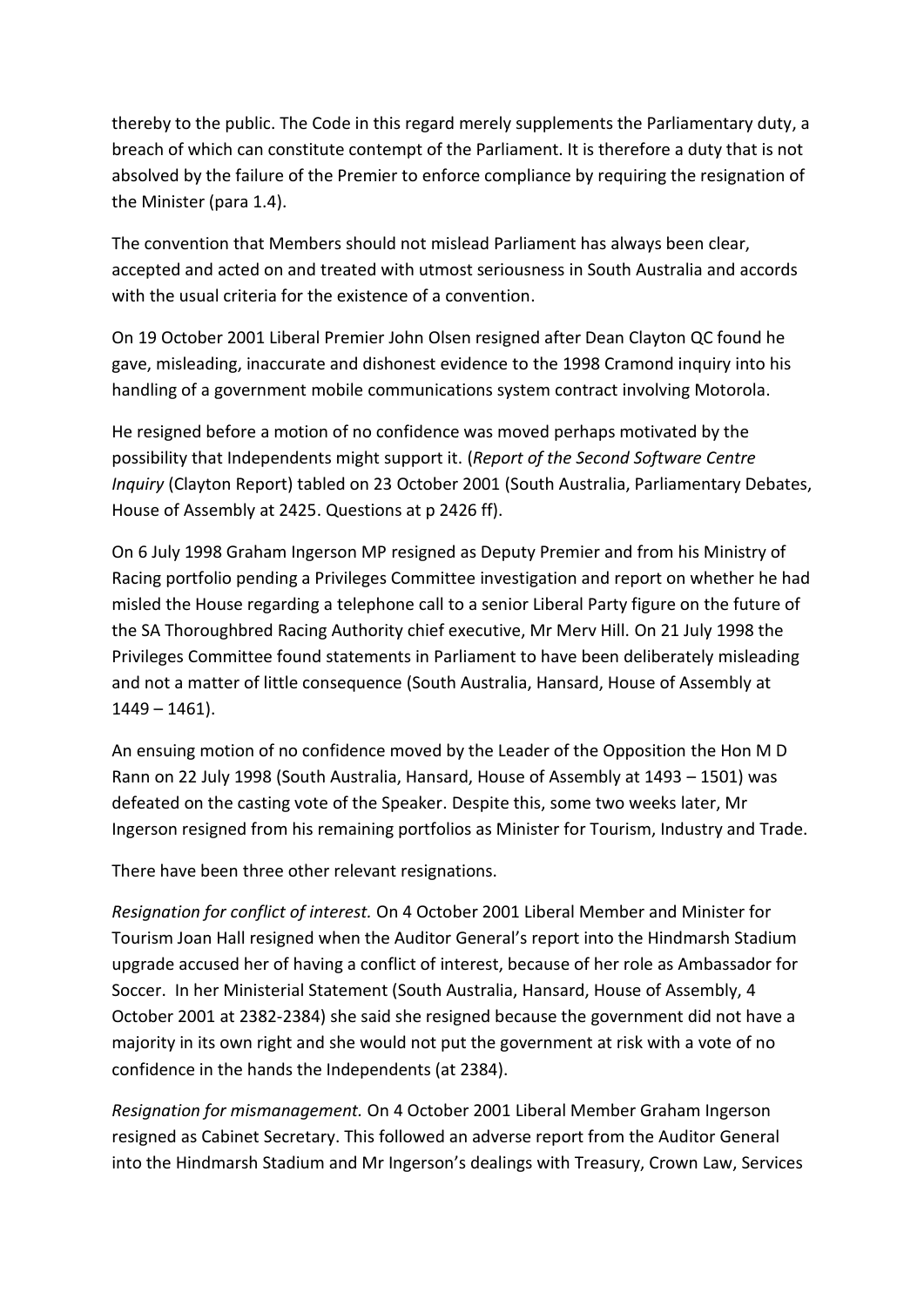SA and the Public Works Committee. Mr Ingerson was criticised for pursuing cost increases in the stadium upgrade without proper or adequate due diligence (South Australia, Hansard, House of Assembly at 2387; Personal statement at 2394 – 2396).

*Resignation after critical findings by a court.* On 4 August 1988 Dr John Cornwall MLC the Minister of Health and Community Services in the Bannon Labor Government resigned following adverse findings by the District Court in a defamation case (Questions asked: South Australia, Hansard, House of Assembly, 4 August 1988 (at 23 ff) and Legislative Council, 4 August 1988 (at 6 ff).

An award of damages for defamation and costs was made by the District Court against Dr Cornwall for statements made about a medical practitioner at a press conference during the carrying out of his official duties.

The Government agreed to indemnify Dr Cornwall. The Premier, J C Bannon, said that he had not forced Dr Cornwall to resign (South Australia, Hansard, 4 August 1988 at 25). Nevertheless, it was apparent to CJ Sumner, the Attorney General at the time, that Dr Cornwall had lost the support of his Cabinet colleagues because of the nature of the Court's criticism.

Selway acknowledges that a Minister would be expected to resign if the Minister was knowingly involved in a significant administrative error by an agency for which the Minister was responsible; and if the Minister was knowingly involved in a misrepresentation to the Parliament (McIntyre and Williams eds, *Peace Order and Good Government* (2003) at 167; Bradley Selway, *The Constitution of South Australia* (1997) at 60).

Each of these Ministers acted with constitutional propriety and in the best traditions of the Westminster system. These are compelling examples of the existence and strength of constitutional conventions in SA relating to Ministers resigning and particularly so in the cases of misleading the Parliament.

As a Member of the Legislative Council and a Minister between 1975 and 1994 C J Sumner considered that these resignations reflected a well- established convention of individual Ministerial responsibility that was generally accepted by other Members of both Houses.

# **Strong convention against deliberately misleading Parliament in SA. Relevance of the Upper House.**

It has already been mentioned that votes of no-confidence in a Minister passed by the Legislative Council have not the same significance as those passed by the House of Assembly. The British notion of responsible government envisages that a government and its Ministers are responsible to the lower House of Parliament.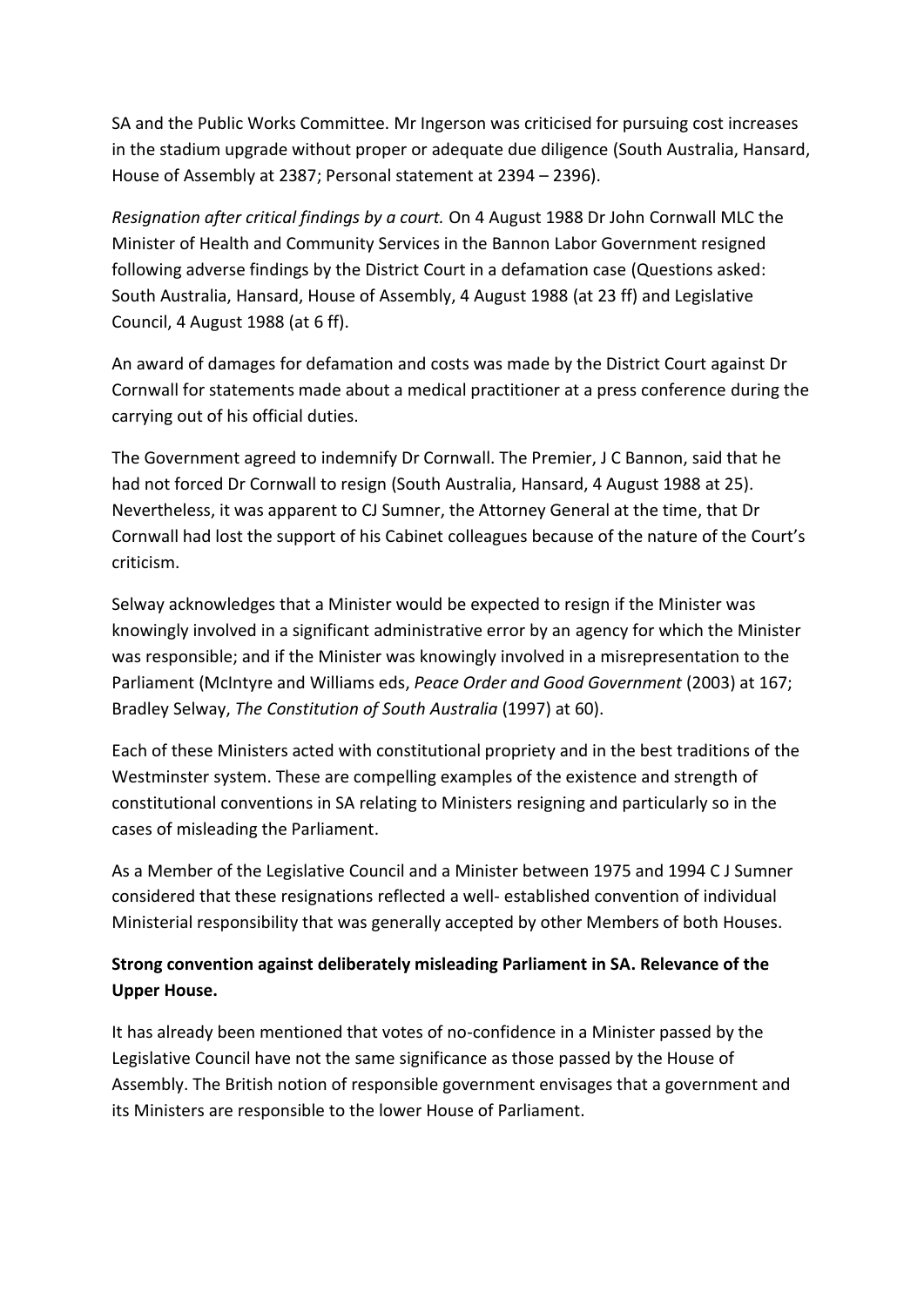As High Court Justice, Sir Owen Dixon, stated:

*"The principles of responsible government impose upon the administration a responsibility to Parliament, or rather to the House which deals with finance, for what the administration has done"* (*New South Wales v Bardolph* (1935) 52 CLR 455 at p 509.)

Nevertheless, the extent to which SA's parliamentarians acknowledge the seriousness of a Minister deliberately misleading Parliament were emphasised in the Legislative Council in 1992. The debate related to allegations that the Minister of Tourism, the Hon Barbara Wiese MLC, had misled Parliament.

The debate followed the tabling by the Attorney General (the Hon C J Sumner MLC) of a Report prepared by Mr Terry Worthington QC on his inquiry into allegations of conflict of interest against the Minister as well as the *Attorney- General's Report for Cabinet on the Principles Relating to Conflict of Interest.* (South Australia, Hansard, Legislative Council, 25 August at 1992 (at 172).

The current Treasurer, the Hon R.I Lucas MLC, was the Leader of the Opposition and because of his longevity as a Member of the Legislative Council and oft times the holder of Ministerial office in Liberal Governments he represents an important and continuous thread from the past to the present.

On 26 August 1992 (South Australia, Hansard, Legislative Council at 195-199) Mr Lucas moved that the Council concludes that the Minister for Tourism has mislead the Legislative Council and declares that it has no confidence in her and calls upon her to resign as Minister but, if she will not do so, calls on the Premier to dismiss the Minister from office. As a result of an amendment moved by the Hon M J Elliott MLC for the Australian Democrats a simple motion of censure for misleading the Council was passed (South Australia, Hansard, Legislative Council at 206 - 208).

In speaking to his motion, Mr Lucas said that motions of no confidence are the most serious parliamentary procedure that a Parliamentary Chamber can adopt and that misleading a Parliament is the most serious charge that can be addressed against a Minister of the Crown. He asserted that there were a number of examples of where Minister Wiese had seriously misled Parliament and said (at 195);

*"It is the view of the Liberal Party that, if there are any standards of accountability left in this Government, with this Premier and with this Minister, then she can no longer remain in the office. Either she takes the honourable course and resigns, or for once in his life the Premier should take the tough decision and dismiss her from office'.*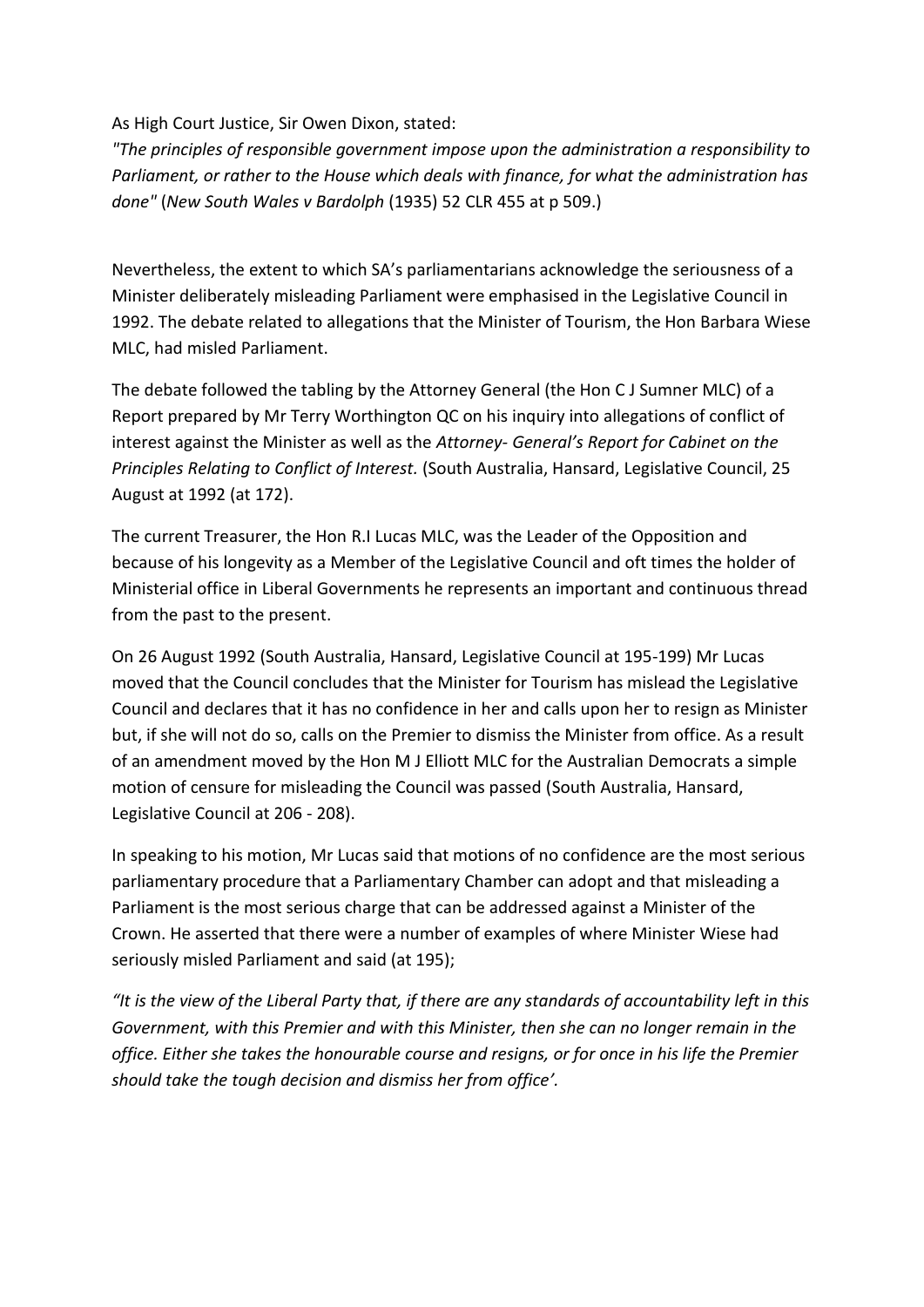The Hon C J Sumner MLC said that a motion of no confidence in the Legislative Council (the Upper House) has no effect as far as the Government is concerned as there is no convention that Ministers are required to resign following a motion of no confidence in the Upper House as it is a matter for the House of Assembly (South Australia, Hansard, Legislative Council at 199 -200). This position was not seriously disputed.

The Shadow Attorney General (and Attorney General of long standing in a number of Liberal Governments), the Hon K T Griffin MLC, probably expressed the correct approach when he said (South Australia, Hansard, Legislative Council at 205):

*"It is perfectly proper for the Legislative Council – the House in which the Minister is a member – to debate the issue of its confidence in the Minister and to make a request to the Premier. If the Premier decides not to take notice if that request, that is a matter for him. However, this Council, being the place in which the Minister is a member, is perfectly entitled to debate the issue".* 

On the question of the consequences of misleading, the Hon K T Griffen also set out correctly the well- established position (at 206):

*"Misleading the Parliament is a serious matter. If it is inadvertent then one would normally expect that a Minister, immediately on becoming aware of the fact that a misleading statement had been made, would make a statement to the Council and apologise for the inadvertent misleading of the Parliament. But if it is deliberate, an apology is not sufficient: resignation is the proper and honourable course".*

Mr Griffin cited Erskine May the most authoritative work on parliamentary practice and procedure in the UK House of Commons that: *"The House may treat the making of a deliberately misleading statement as a contempt".* He referred to the notorious Profumo case in 1963 and concluded: *"That the consequences of contempt of the Parliament, …. is that the Minister should resign"* (at 206).

In the present case the House of Assembly has found that the Attorney General was in contempt of the House of Assembly.

The Hon L H Davis MLC also participated in the debate echoing the views expressed by Mr Lucas (South Australia, Hansard, 26 August 1992 at 203-205). The reference to Mr Davis is of significance because, although he is no longer in Parliament, he is at present the President of the Liberal Party of SA.

The matters raised in the debate on the Worthington Report were a powerful statement by the parliamentary actors at the time of the importance attached to Ministers not deliberately misleading Parliament.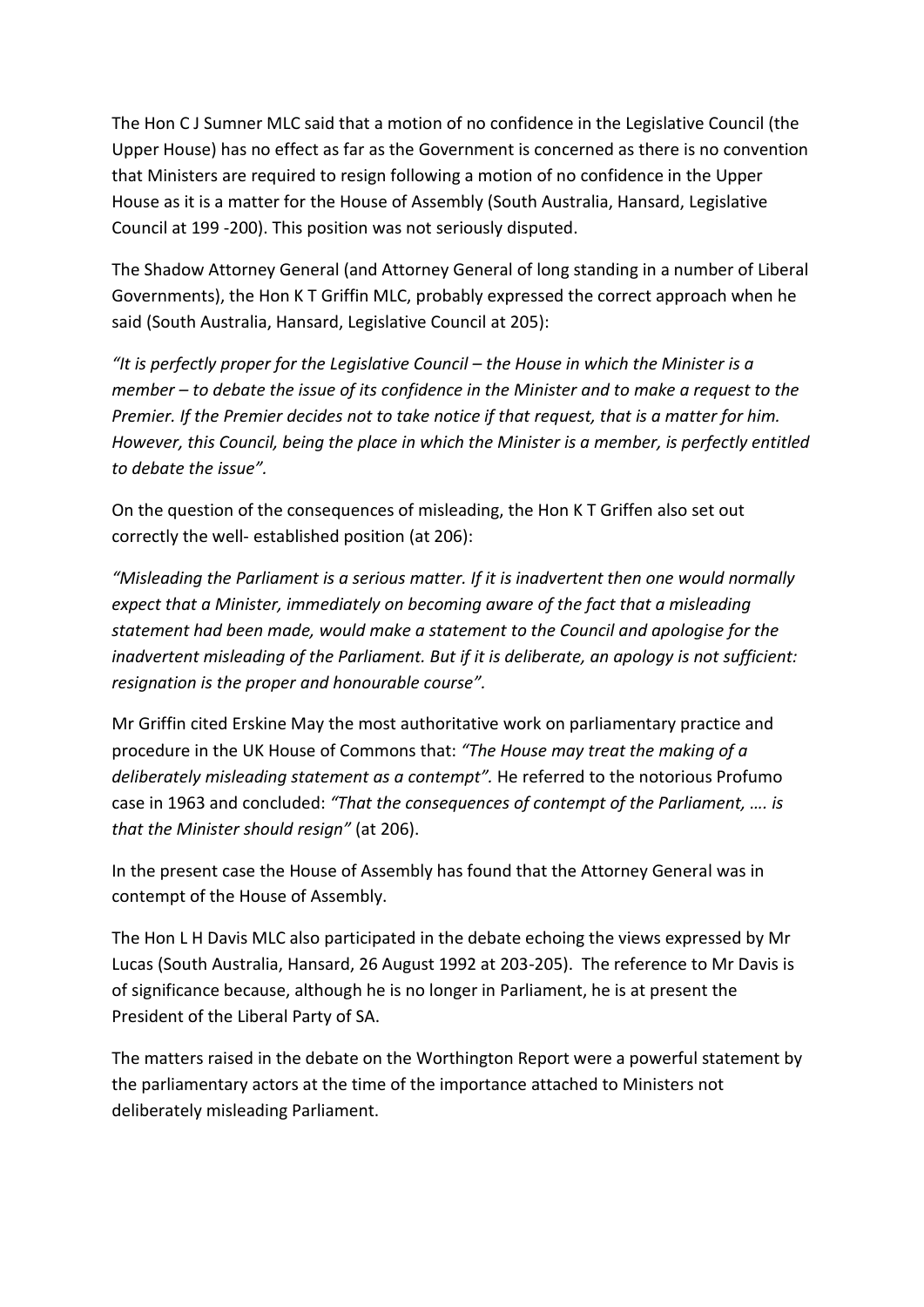The fact that the debate and proposed motion of no confidence took place in the Upper House where Governments are not formed or dismissed and could therefore have no binding practical effect on the status of the Minister does not detract from the important principles enunciated. What is also significant, however, is that the strong enunciation of basic principles provides some foundation for hoping that there may be bipartisan support for their application to the current Attorney- General.

It is worth noting that in the Federal Senate (or Upper House) a practice has developed of not generally moving motions of no confidence against Ministers but moving to censure them (Commonwealth of Australia (2016) J R Odgers (H Evans ed), *Australian Senate Practice*, 14<sup>th</sup> edition, Department of the Senate, Canberra at 635; (2019) Supplement to the 14<sup>th</sup> edition at 35).

## **Relationship between misleading parliament and vote of no-confidence**

The above discussion focuses attention on the relationship between a parliamentary finding that a Minister has deliberately misled the House of Assembly on a serious matter and a vote of no – confidence in a Minister. A common thread which runs through both resolutions when the criticism of the Minister rises above the level of mere censure and seeks the resignation of the Minister, is that the House recommends that the Minister no longer remains in office because it regards him or her as unfit to do so.

The practical effect of each type of resolution is the same. In the case of deliberate misleading the resolution specifies the precise reason for thinking that the Minister is unfit to remain in office which amounts to an implicit vote of no confidence. In the other case, the unfitness for office is expressed by an explicit vote of no -confidence for any number of reasons including as in this case for deliberate misleading but which may for example also go to the Minister's misconduct, maladministration or incompetence. In SA at least examples of resignations for misleading the House outlined above can be treated as precedents in support of the convention which requires the Minister to resign for what were tantamount to votes of no -confidence.

## **Consequences of failing to follow conventions**

An important feature of conventions is the development and maintenance of precedents that support the existence of rules which the major actors feel bound to obey even though they are judicially unenforceable.

If a Premier declines to dismiss a Minister who refuses to resign for misleading the House and losing the confidence of the House this will not only breach conventional rules recognised in the past, but will also mean that those conventions may ultimately cease to have effect in the future. Such a development can only eat away at the fabric of responsible government in Australia.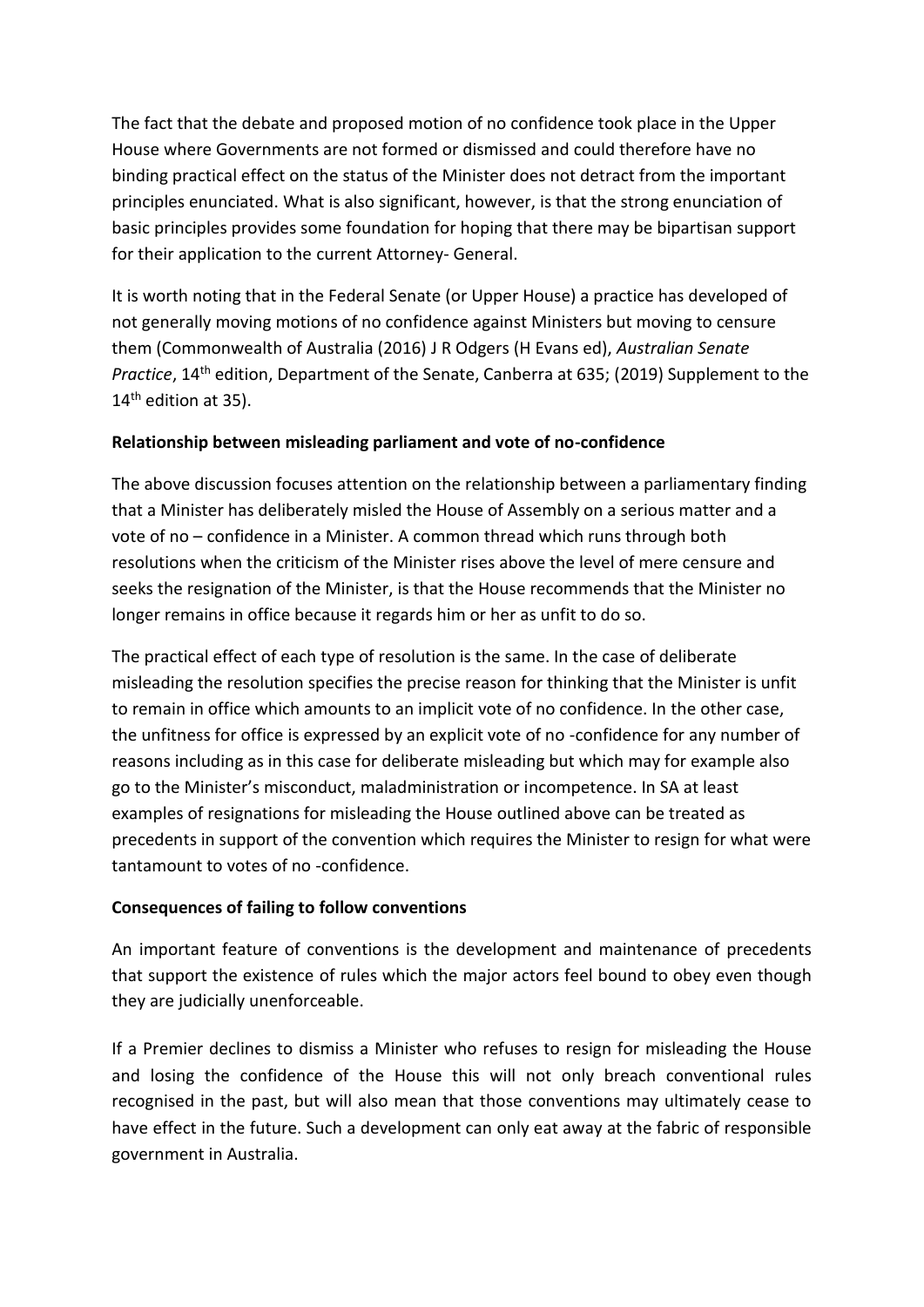While one example of a breach does not negate the existence of a convention, allowing a vote of no-confidence to be ignored without a Minister resigning merely because he or she retains the confidence of a Premier helps to accelerate a gradual drift away from the individual responsibility of a Minister to Parliament. What is left in its wake is only a responsibility owed to the Premier of a government that retains the confidence of the Parliament.

As a consequence, Parliament is left with only the disproportionate and drastic remedy of voting the whole Government out of office and possibly resulting in an early election.

This may be so even though there might be sound reasons why the majority does not seek a change of government or early elections and is surely not a sound recipe for stable and accountable government. The contemporary circumstance of more Independents reinforces this approach. If more governments are formed with the support of Independents, it is likely to be more common that the House will want to express no confidence in individual ministers without necessarily putting the whole of government at risk of dismissal and a premature election. The maintenance of individual responsibility provides a more flexible solution in this changing environment.

It has been acknowledged that by the changes made to administrative law and the creation of other extra-parliamentary institutions such as the Ombudsman and ICACs, remedies have been enacted to deal with the sad decline in the accountability of Ministers to the Parliament. Undermining the basic rules of convention discussed in this Statement of Principles would reduce even further the relevance of the Parliament in holding Ministers to account. All Australians need to understand that the more Parliament becomes powerless or even irrelevant then the less power do voters and citizens have to influence events through normal democratic processes.

The Attorney-General has already resigned her position as Deputy Premier and Minister for Planning and Local Government, as well as having ceased to perform her functions as Attorney-General.

Some might find the fact that the Premier has agreed to such an odd arrangement, which has left the Attorney General with a title but no powers or functions to perform, difficult to understand. The foregoing considerations explain why it is necessary for the Premier to seek her resignation as the Attorney-General to reaffirm her individual responsibility to the Parliament as well as to the Premier.

## **Conclusion**

South Australia (along with other jurisdictions that operate under the Westminster system) has an established system of responsible government as part of its constitution and the conventions which are part of it should be adhered to.